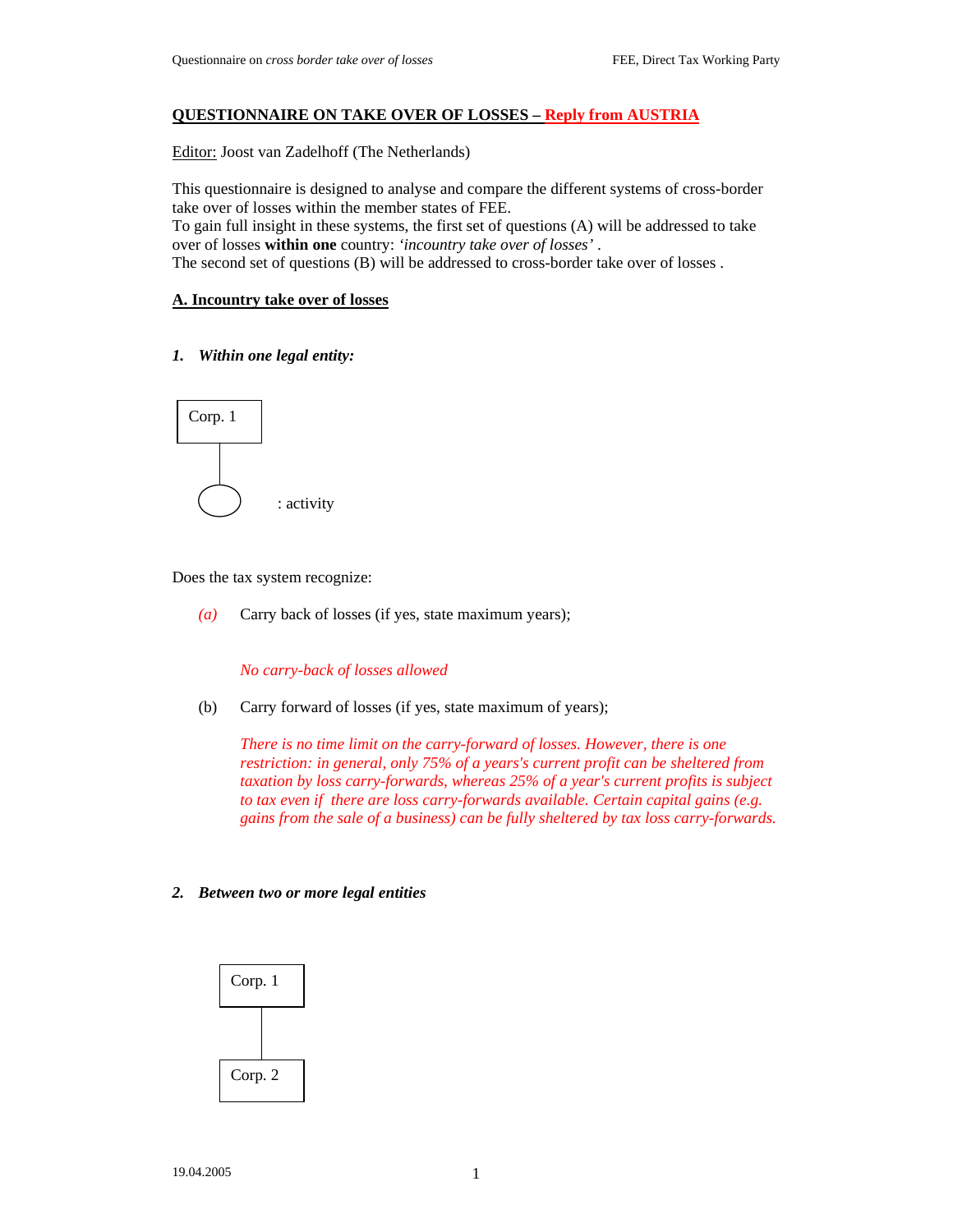Does the tax system recognize take over of losses between two corporations? (if yes, state method: *fiscal unity, transfer of losses or other method?*)

*Generally no recognition of losses between two separate corporate entities, except in case of "Organschaft" (fiscal unity).* 

*Organschaft is possible only between parent company and subsidiary if the following conditions have to be fulfilled cumulatively:* 

- *(i) Parent company must own at least 75% of the share capital of subsidiary ("financial integration")*
- *(ii) Subsidiary must effectively be managed and controlled by parent company ("organisational intergration"); general requirement that at least one executive officer of parent company ("Geschäftsführer", "Vorstand") is also an executive officer of subsidiary ("Geschäftsführer", "Vorstand"); parent company assumes certain administrative tasks for sub (e.g. accounting, marketing, HR etc)*
- *(iii) Subsidiary is integrated into the business of the parent company, i.e. supports and furthers the business of the parent company ("business integration"); this usually requires that the subsidiary is buying from or selling to the parent company. A holding company is deemed not to have a business of its own: if the parent company is a mere holding company (even if it manages several subsidiaries) no "Organschaft" is possible with its subsidiaries.*
- *(iv) There must be a profit and loss assumption agreement ("Ergebnisübernahmevertrag") between the parent and the subsidiary; under such agreement the parent company would assume the statutory income or cover any statutory loss of the subsidiary so that the subsidiary has a zero income for statutory purposes; the profit and loss assumption agreement mus be concluded for a period of at least 5 years*

*Conditions (i),(ii) and (iii) must be met as of the beginning of the subsidiary's fiscal year for which "Organschaft" is to be applied for the first time; condition (iv) has to be met before the end of the subsidiary's fiscal year for which "Organschaft" is to be applied for the first time. If one of the conditions*  $(i) - (iii)$  *is not fully met then this can be compensated by the other conditions being very strongly met (i.e. if business integration is weak then this can be compensated by say 100% financial integration)* 

*The Government has announced that effective Jan 1,2005 a new system of group taxation will be introduced. The main features will be:* 

- *Minimum participation in order to qualify for group taxation: 50% shareholding*
- *Minimum period: 3 years*
- *An option will be available to include foreign subsidiaries in group taxation*

#### *3. Between corporations and partnership*

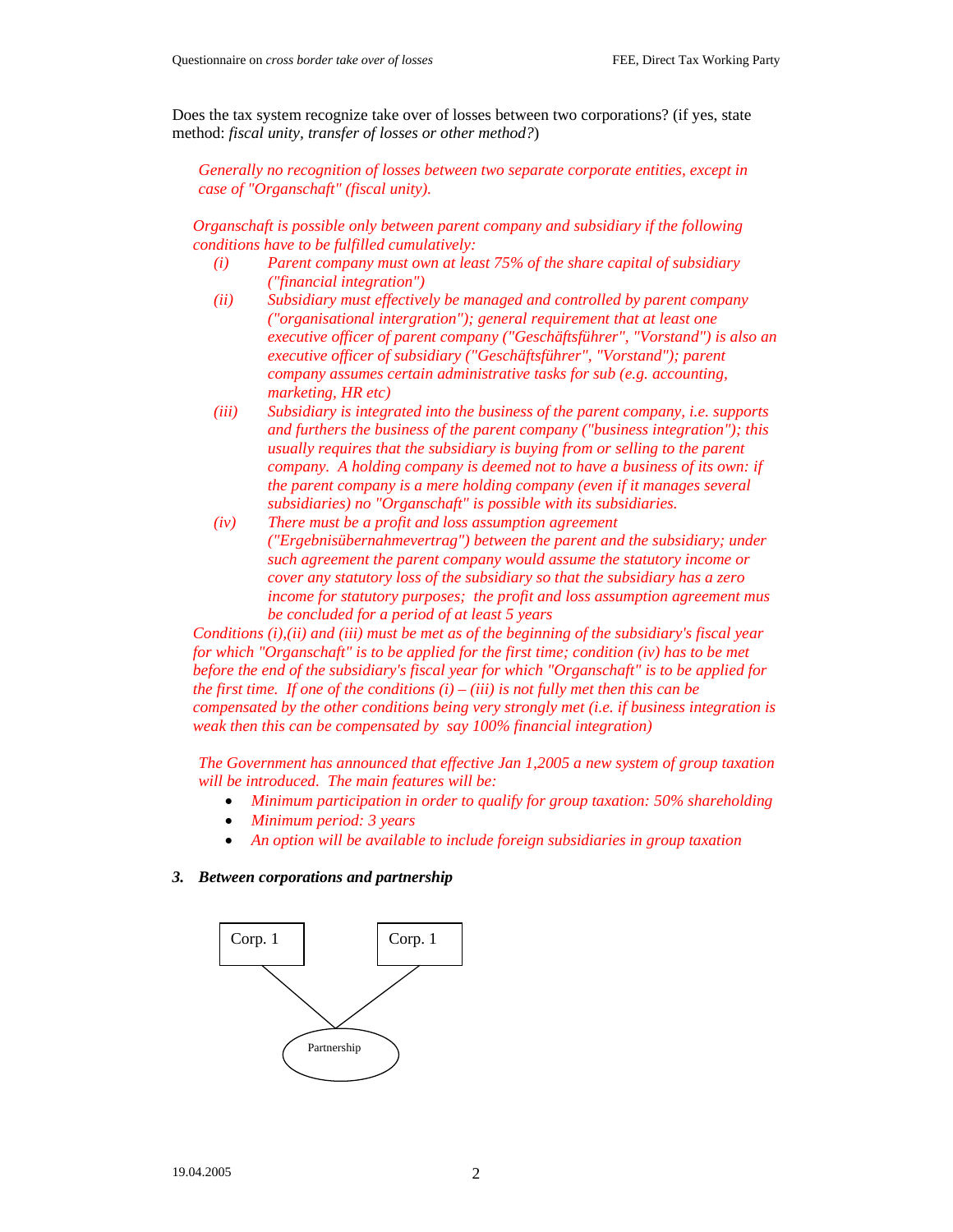Does the tax system recognize take over of losses between corporations and a partnership? (if yes, state method: *fiscal unity, transfer of losses or other method?*)

*Partnerships are generally transparent and losses incurred are allocated directly to the partners (Corp 1 and Corp 2 in the above example) and can be used to offset taxable income of the partners from other sources.* 

*However, when the partnership is deemed to be a "tax shelter" losses incurred in such a partnership can be offset only against subsequent profits from the same partnership. A parnership is deemed to be a "tax shelter" if the main purpose of participating in the partnership is the tax advantage (§2a Income Tax Act)*

## **B. Inwards (cross border) take over of losses: country of reporter as home country of mother corporation**

*4.Within one legal entity:* 



Does the tax system recognize foreign losses in the home-country:

1. If foreign activity = permanent establishment

 *Losses of a foreign p/e can be offset against profits of the head office in Austria. In case the foreign p/e turns profitable and can avail itself of loss carry-forwards the foreign losses claimed as a deduction in Austria have to be added back to taxable income of the head office (recapture) so there is no double-dip of loss carry-forwards* 

2. If foreign activity= not permanent establishmen *In this case losses incurred by the foreign p/e are recognised at the Austrian head office* 

If the reporter's country recognises foreign losses: how are foreign recognised losses being calculated (is there a need to restate the loss of the foreign p/e by applying the head office country tax rules) ? How is a "double-dip" (using the same loss in both countries) avoided ?

*Foreign p/e losses have to be restated using Austrian tax rules.* 

*No "double dip" possible (see below recapture rules)*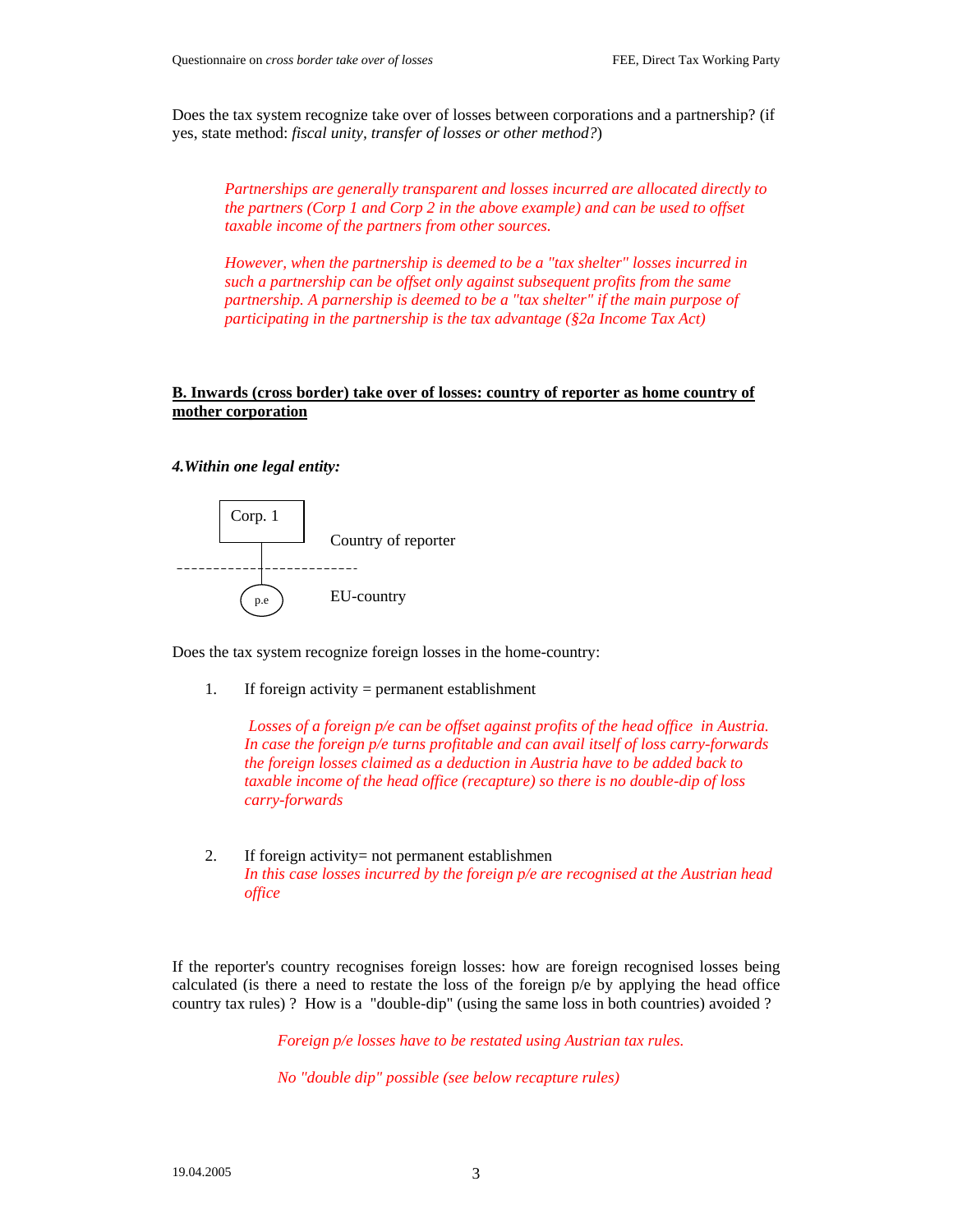If the reporter's country recognises foreign losses: What are the recapture rules (e.g. what happens when there are subsequent profits in the foreign p/e, when the foreign p/e is liquidated, when a certain number of years has elapsed etc) ?

*Subsequent profits of the foreign p/e will also be taxable in* 

#### *5. Between two legal entities*



Does the tax system of Corp.1 recognize losses of foreign corporation? partnership?:

*Losses from a foreign corporate entity are not recognised (cross-border "Organschaft" is not possible)but according to legislation proposed by the government will be recognised beginning as of Jan 1, 2005.* 

*Losses incurred in a foreign partnership are treated in the same way as losses from a foreign p/e in case the foreign partnership is deemed transparent according to Austrian tax rules (irrespective of how the partnership is being treated in its home country)* 

If the reporter's country recognises foreign losses: how are foreign recognised losses being calculated (is there a need to restate the loss of the foreign p/e by applying the head office country tax rules) ? How is a "double-dip" (using the same loss in both countries) avoided ?

*Foreign losses have to be restated applying Austrian tax rules* 

If the reporter's country recognises foreign losses: What are the recapture rules (e.g. what happens when there are subsequent profits in the foreign partnership, when the foreign partnership is liquidated, when a certain number of years has elapsed etc) ?

*Same rules as for a p/e apply to foreign partnerships (if partnership is deemed transparent)* 

Would a write-down of the investment in the foreign subsidiary or a loss upon sale/liquidation of the foreign subsidiary be tax deductible at the parent company ?

*Gains and losses from the sale of a foreign subsidiary are not taxable / not tax deductible; however, losses from the liquidation or bankruptcy of a foreign subsidiary can be claimed as a deduction over a 7-year period to the extent these losses exceed the tax-exempt dividends received in the 5 preceding years. The Austrian parent company can elect alternatively to have capital gains and capital losses from the sale of a foreign subsidiary fully taxable or tax deductible.*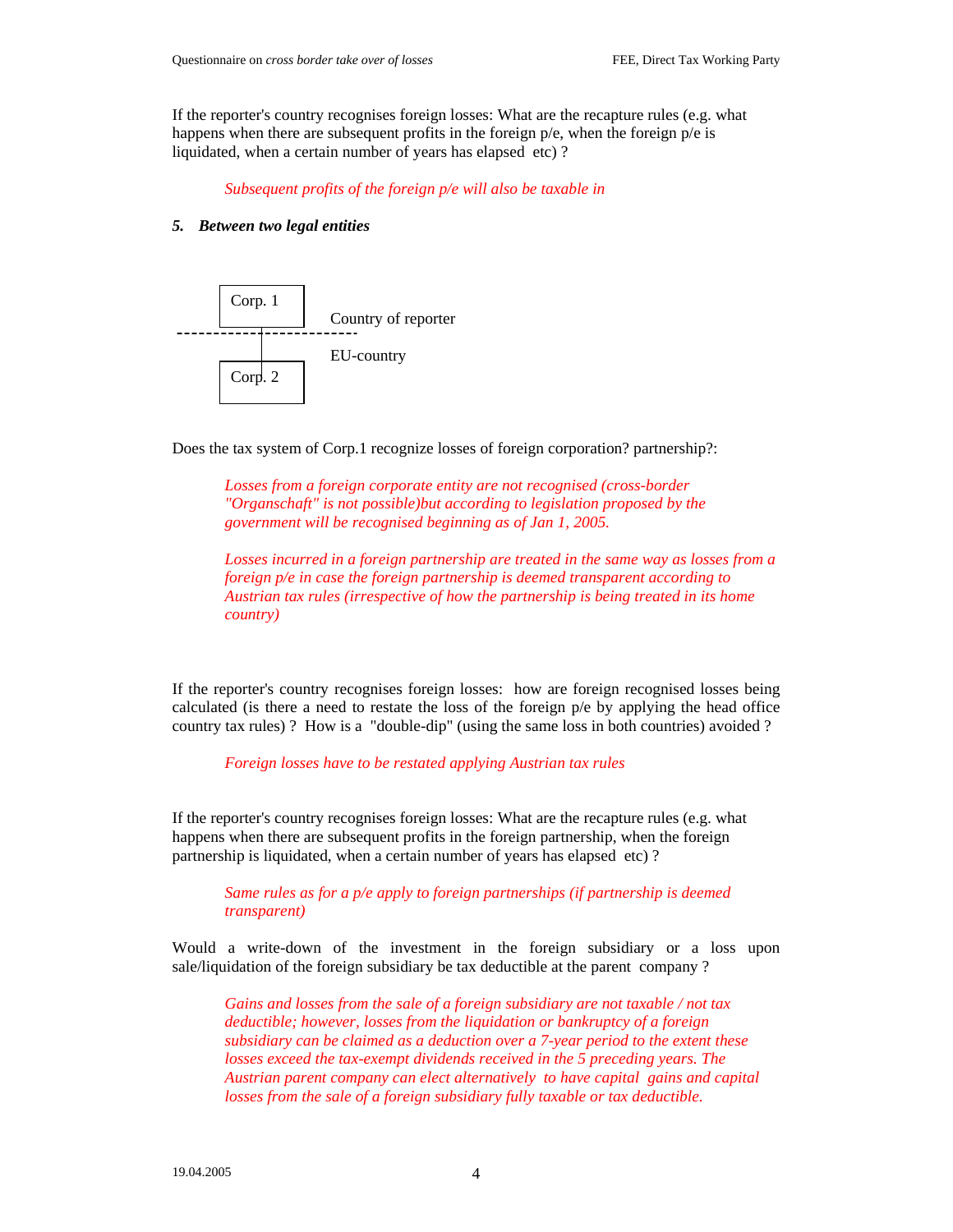### *6. Between legal entity and partnership*



Does the tax system of Corp.1 recognize losses of foreign partnership:

#### (a) if the partnership=permanent establishment

*Losses from the sale / liquidation of a foreign p/e or partnership are treated in the same way as current income / loss from the foreign p/e or partnershiplosses from a participation in a foreign partnership will generally be recognised in Austria (with subsequent recapture if profits are arising from the participation in the foreign partnership)*

(c) if the partnership= not permanent establishment

*This depends. In general the loss will be recognised* 

If the reporter's country recognises foreign losses: how are foreign recognised losses being calculated (is there a need to restate the loss of the foreign  $p/e$  by applying the head office country tax rules) ? How is a "double-dip" (using the same loss in both countries) avoided ?

#### *Foreign losses to be restated according to Austrian tax rules.*

If the reporter's country recognises foreign losses: What are the recapture rules (e.g. what happens when there are subsequent profits in the foreign  $p/e$ , when the foreign p/e is liquidated, when a certain number of years has elapsed etc) ?

*Recapture only when there is a profit.*

## **C. Outwards (cross border) take over of losses: your country as home country of daughter comp.**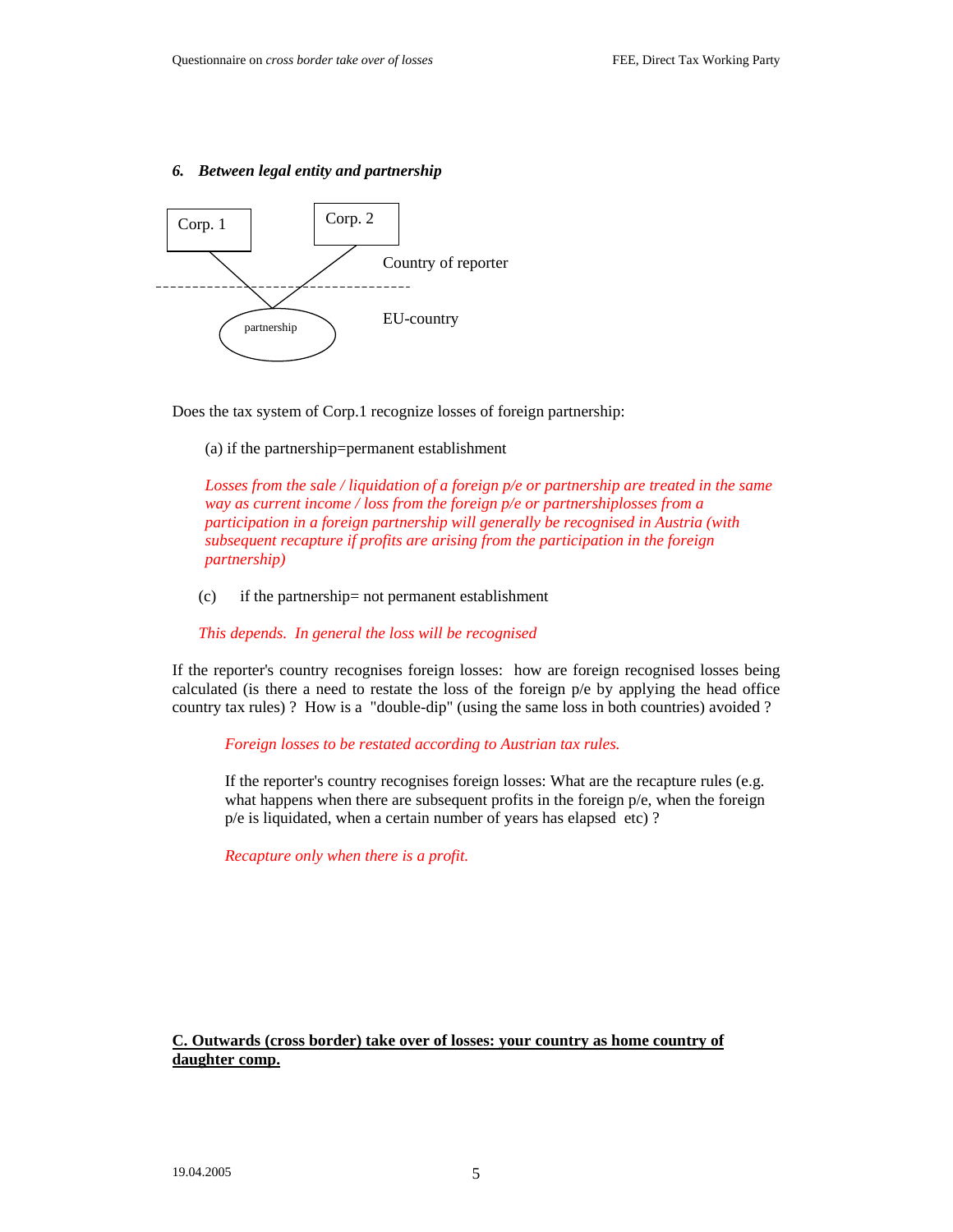# *7. Within one legal entity*



Does the tax system recognize losses of Corp. 1 in the home-country of the 'activities':

(a) If activity = permanent establishment

*No*

(b) If activity= not permanent establishment

*No* 

### *8. Between two legal entities*



Does the tax system of Corp.2 recognize losses of foreign Corp. 1?:

*No*